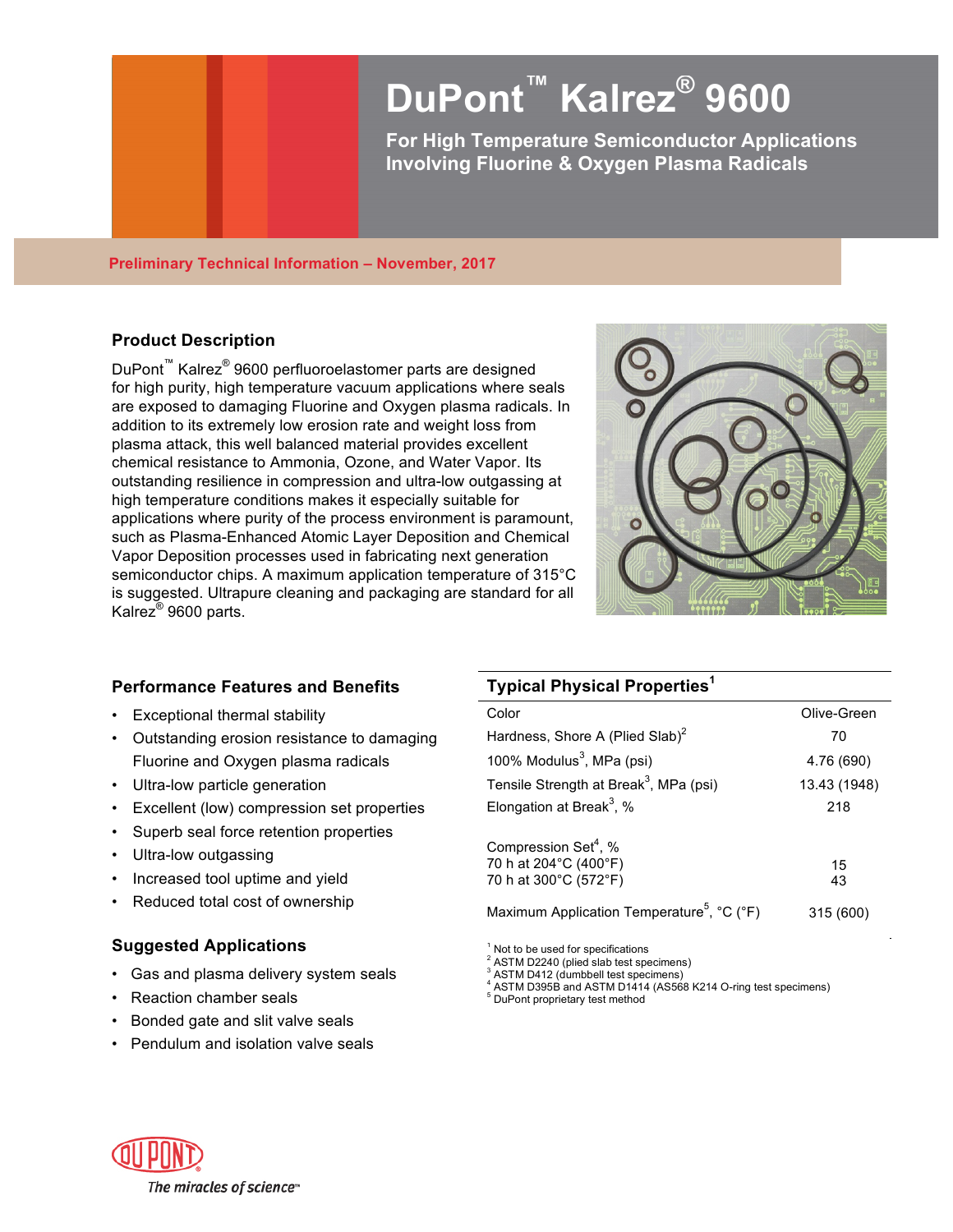

# **Sealing Performance After Exposure to Fluorine & Oxygen Plasma Radicals**<sup>1</sup>

<sup>1</sup> DuPont proprietary test method

# **Sealing Performance At High Temperatures**<sup>1</sup>



<sup>1</sup> DuPont proprietary test method